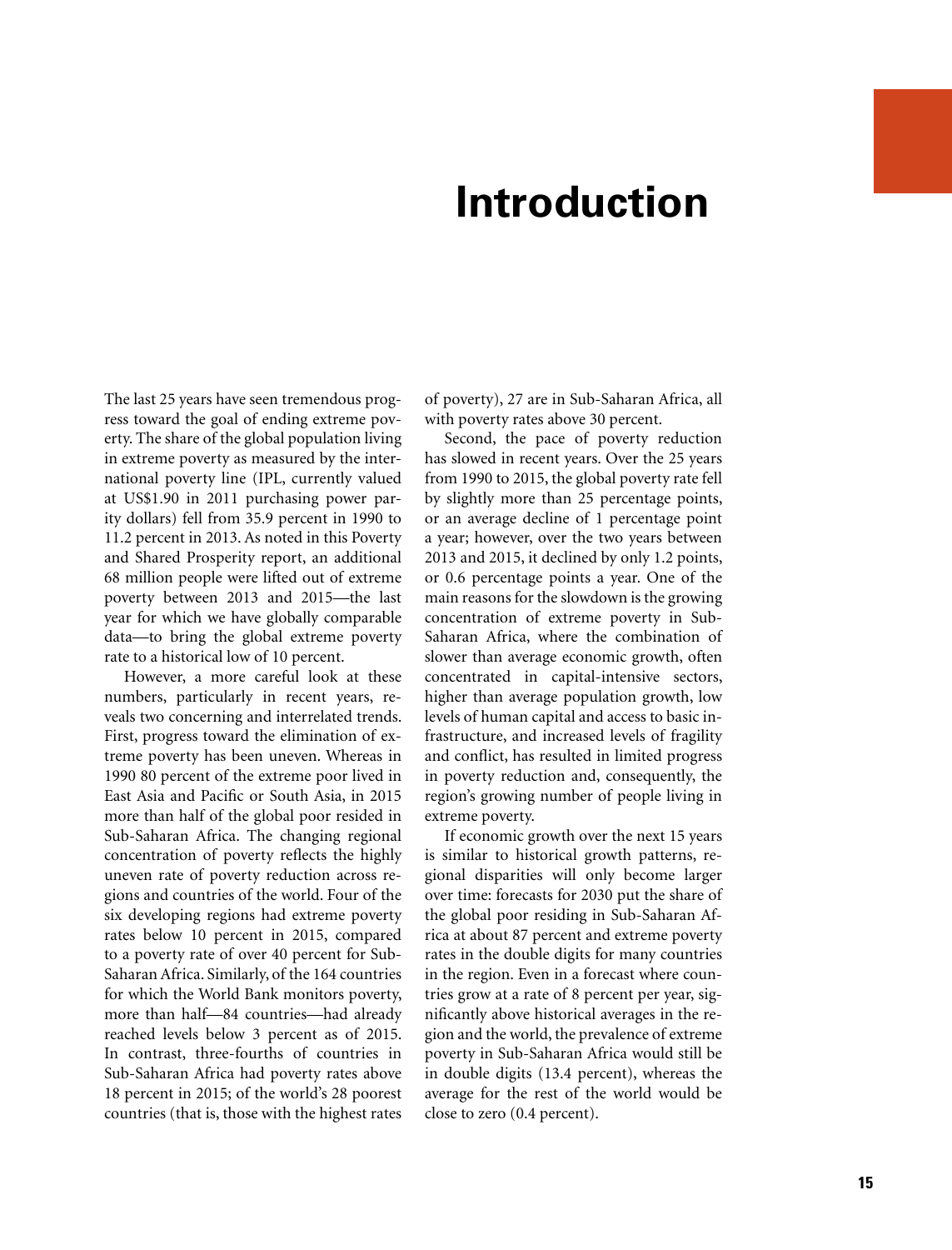Reaching the goal of reducing global poverty to less than 3 percent by 2030 will require that the countries of Sub-Saharan Africa realize historically unprecedented and sustained economic growth rates. But it will also require that this growth be highly inclusive, not just globally but in every country, because a world where extreme poverty is eliminated everywhere except in one region does not portray a picture of a world free of poverty.

Similarly, as the world gets richer and progress is made in the battle against extreme poverty, we must not forget that many around the world, and particularly in middleincome countries, still live in deprivation, unable to meet their basic needs, even if their income levels are higher than the IPL. In the early 1990s, when extreme poverty was pervasive in most regions of the world, focusing the world's attention on one core indicator served as a galvanizing force for coordinated action. It was not necessarily a weakness that progress in this indicator could be attained through significant improvements in some regions or countries. With the high global prevalence of extreme poverty, a rapid reduction of extreme poverty was critical. And in this dimension there has been tremendous success. Now that the extreme poverty rate is in single digits (as indicated by the 2018 nowcast) and is becoming increasingly concentrated, finishing the job will require constructing a more detailed and comprehensive picture of what is meant by a world free of poverty.

This report builds on the desire to construct a more complete picture of what it means to live in a world free of poverty and in which all prosper. A key point of the report is that we must broaden our view of poverty. After an update on global poverty in chapter 1, the remaining chapters of this report can be viewed as expanding our understanding of poverty. Chapter 2 provides an update on shared prosperity as measured by growth in consumption or income of the bottom 40 percent of the population in each country for the period around 2010–15. One important reason the concept of monitoring shared prosperity was introduced was to expand our view of how to think about poverty reduction and growth. Monitoring extreme poverty at

the global level is inattentive to how progress is distributed across the world. The shared prosperity indicator was built to ensure the monitoring of progress in all countries. Ending poverty and sharing in prosperity cannot happen in a satisfactory way if the need for equitable and sustainable economic development is ignored in certain regions or countries.

To complete this picture of what poverty means, we need more information. Just as one can recognize the picture in a puzzle only when enough of the pieces are in place, so too must there be more pieces of the puzzle to better bring the state of poverty into full view. A more comprehensive picture helps us understand what meeting the goal requires. The rest of the report introduces three new pieces to the poverty puzzle, broadening the way poverty is defined and measured. To do this, the report goes beyond extreme monetary poverty to start the process of monitoring poverty in all its forms. The new lines and measures introduced in this report allow one to better monitor poverty in *all countries, in multiple aspects of life,* and for *all individuals* in every household. They also reflect the first steps taken by the World Bank in responding to recommendations from the Atkinson Commission on Global Poverty (World Bank 2017b), and present an evolving view of poverty and shared prosperity.

Chapter 3 expands on the notion introduced with the shared prosperity indicator, that it is important to monitor progress in all countries. The chapter presents two new sets of monetary poverty lines intended to complement the IPL of US\$1.90 a day. First, it presents higher poverty lines, at US\$3.20 and US\$5.50 per day, reflecting typical national poverty thresholds in middle-income countries. In addition, the chapter introduces a concept of *societal poverty* that reflects differences in the overall level of well-being in each country. The societal poverty line is constructed to reflect social and economic assessments of basic needs in each and every country. It integrates both the idea of monitoring absolute extreme poverty and the more relative notion of ensuring that the less well-off in each society benefit as that soci